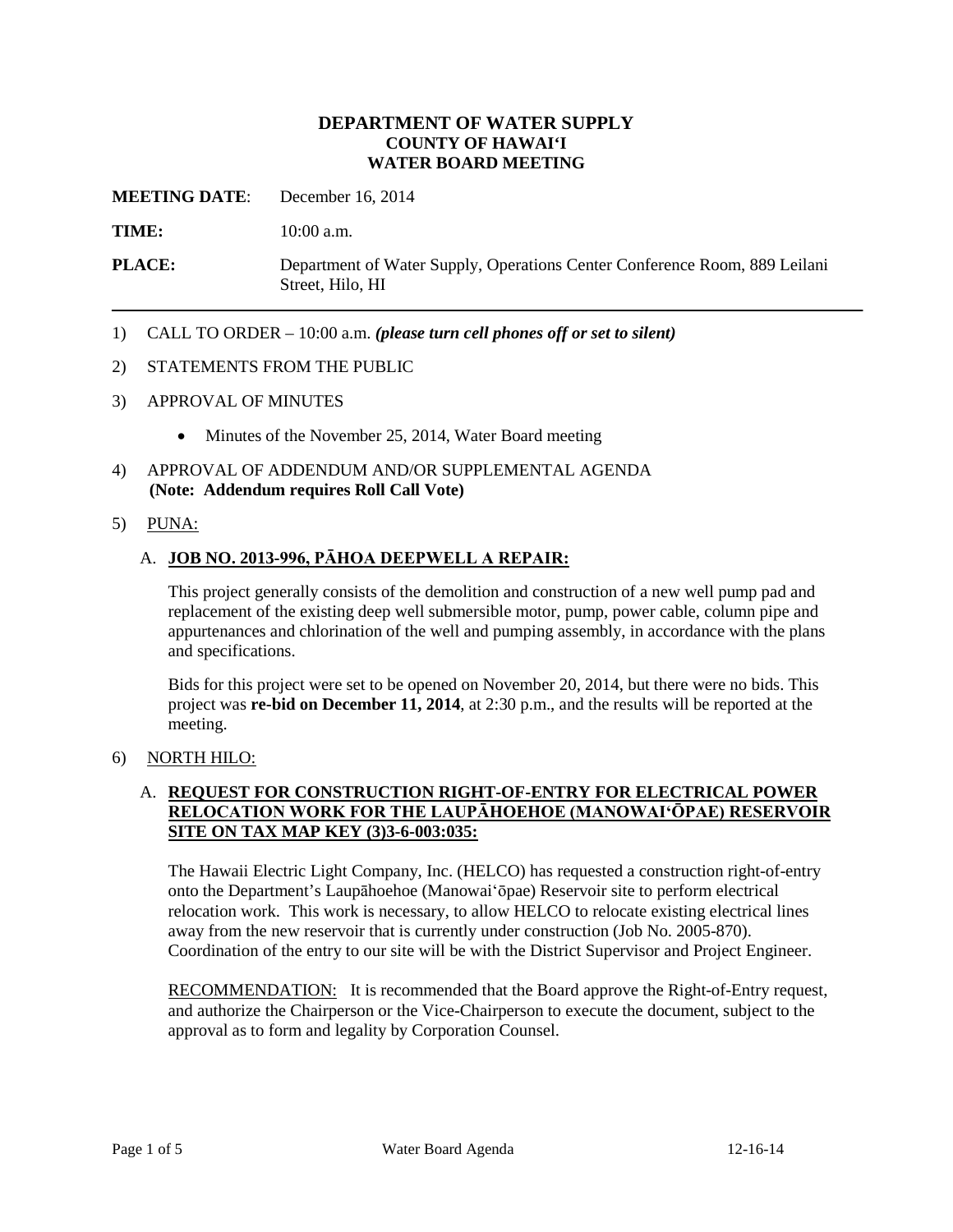# 7) HĀMĀKUA:

## A. **RESOLUTION NO. 2014-04, APPROVING THE RECEIPT AND EXPENDITURE OF MONIES FOR THE ĀHUALOA-HONOKA'A WATERLINE – PHASE 2 PROJECT (FUNDED BY THE DRINKING WATER STATE REVOLVING FUND (DWSRF):**

#### *(Note: Resolution requires roll call vote)*

This Water Board Resolution No. 2014-04 seeks to supersede Resolution No. 2013-01. Resolution No. 2013-01 previously approved a lower amount than what is necessary. The Resolution is a prerequisite for the Drinking Water State Revolving Fund (DWSRF) program. This Resolution is specifically identified for the following project: JOB NO. 2008-945, ĀHUALOA-HONOKA'A WATERLINE PHASE 2, and authorizes the Manager-Chief Engineer or Deputy to execute loans and/or grants with the State Department of Health for up to \$3,200,000.00.

RECOMMENDATION: It is recommended that the Water Board adopt RESOLUTION NO. 2014-04, APPROVING THE RECEIPT AND EXPENDITURE OF MONIES FOR THE ĀHUALOA-HONOKA'A WATERLINE – PHASE 2 PROJECT (FUNDED BY THE DRINKING WATER STATE REVOLVING FUND (DWSRF), subject to the approval of Corporation Counsel.

## 8) SOUTH KOHALA:

## A. **JOB NO. 2011-972, LĀLĀMILO WIND FARM REPOWERING PROJECT, RENEWABLE ENERGY SERVICE AND POWER PURCHASE AGREEMENT; LEASE FROM STATE OF HAWAI`I DEPARTMENT OF LAND AND NATURAL RESOURCES AND SUBLEASE TO LĀLĀMILO WIND COMPANY, LLC:**

The Department of Land and Natural Resources (DLNR) has provided DWS with a copy of the appraisal for the lease for the subject properties, encompassing a total of 83.997 acres. The Board will be discussing this appraisal, and the effect on the Lease and Sublease.

The Developer is also requesting an amendment to the Renewable Energy Service and Power Purchase Agreement, to change the date by which certain conditions precedent to the commencement of construction and installation are to take place. Currently, certain conditions precedent were to take place by September 15, 2014. The Developer is requesting an extension of time to July 31, 2015.

RECOMMENDATION: It is recommended that the Board grant the requested time extension for JOB NO. 2011-972, LĀLĀMILO WIND FARM REPOWERING PROJECT, to July 31, 2015.

## B. **EXECUTIVE SESSION RE: JOB NO. 2011-972, LĀLĀMILO WIND FARM REPOWERING PROJECT, RENEWABLE ENERGY SERVICE AND POWER PURCHASE AGREEMENT; LEASE FROM STATE OF HAWAI`I DEPARTMENT OF LAND AND NATURAL RESOURCES AND SUBLEASE TO LĀLĀMILO WIND COMPANY, LLC**

The Water Board anticipates convening an executive meeting, closed to the public, pursuant to Hawai'i Revised Statutes, Sections 92-4, 92-5(a)(4), for the purpose of consulting with the Water Board's attorney on questions and issues pertaining to the Water Board's powers, duties, privileges, immunities and liabilities.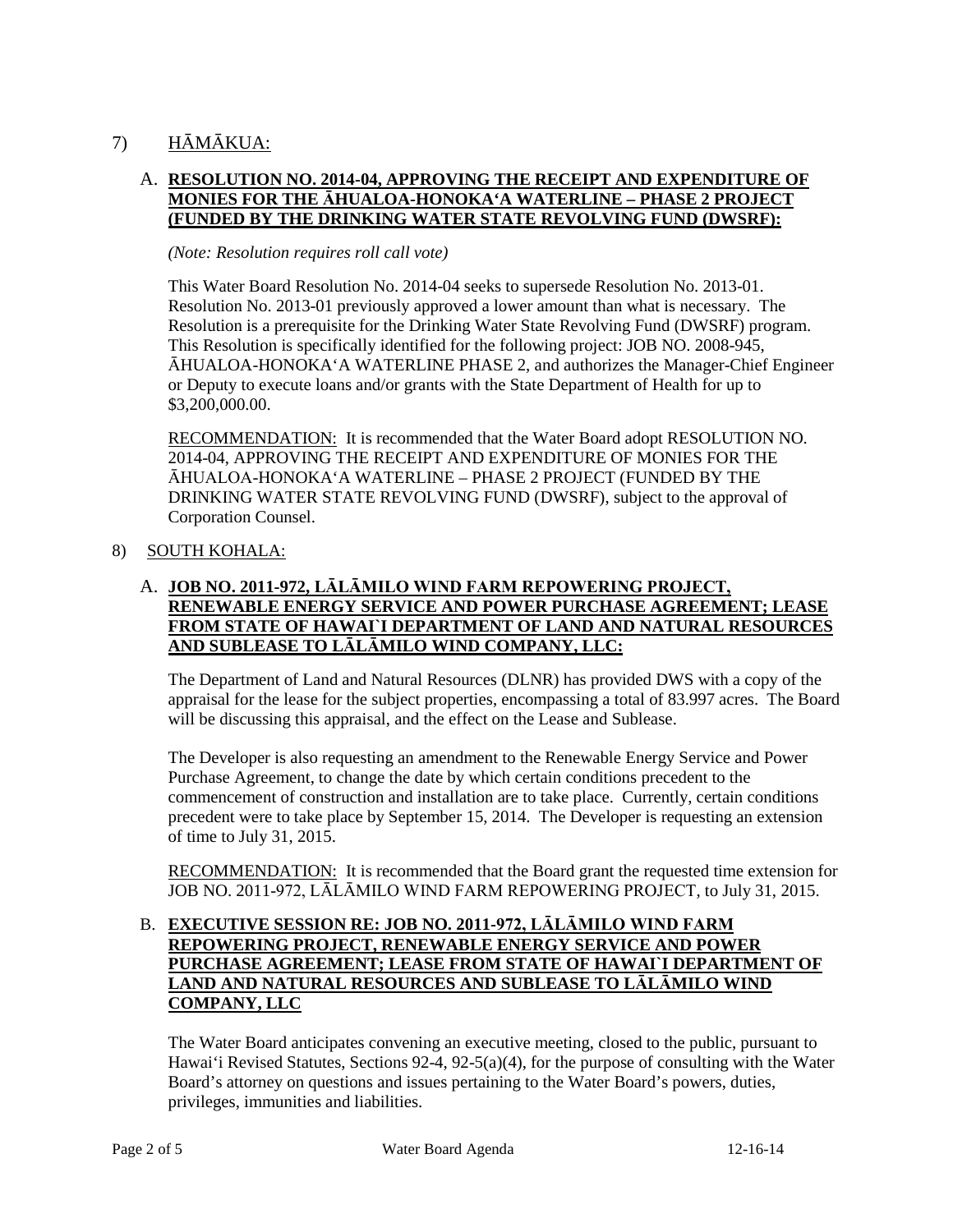## C. **REQUEST TO CONSENT FOR ASSIGNMENT AND TRANSFER OF WATER UNITS MAUNA KEA PROPERTIES, INC.:**

Mauna Kea Properties, Inc. (MKP), MK Parcel F, LLC (Parcel F LLC), and One Puako Bay Associates, LLC (One Puako LLC) requests DWS consent to allow One Puako LLC, to receive an assignment of 11 water units from MKP's allocation from the Parker Wells 3 and 4 Tri-Party Agreement (Agreement) dated April 6, 2006. Parcel F LLC and One Puako LLC have shared ownership and under the management of the same individual, Mr. Kevin J. Hayes. Parcel F LLC will limit their development to 74 units of water or 40 residential units, whichever results in fewer units of water. The original estimate for water assignment to Parcel F LLC was 102 water units.

Tokyū Corporation, successor in interest to Mauna Lani Service, Inc. (MLS) and the third party in the Agreement, has also consented to the 11-unit assignment to One Puako LLC.

Although One Puako LLC is not in the development area as defined in the Tri-Party Agreement, it is being served by the same system that provides MKP's allocation of water from the Tri-Party Agreement.

Staff has reviewed the proposal and finds it acceptable.

RECOMMENDATION: It is recommended that the Water Board accept the consent documents subject to the approval of the Corporation Counsel as to form and legality, and that either the Chairperson or the Vice-Chairperson be authorized to sign the documents.

## 9) NORTH KONA:

## A. **JOB NO. 2014-1019, HŌLUALOA DEEPWELL REPAIR:**

This project generally consists of the replacement of the existing deep well submersible motor, pump, power cable, column pipe and all appurtenant equipment, such as strapping, chlorination of the well and pumping assembly; and electrical work involving the installation of a new step-up transformer.

Bids for this project were opened on December 11, 2014, at 2:00 p.m., and the results will be reported at the meeting.

## B. **FIRST SUPPLEMENTAL WELL DEVELOPMENT AGREEMENT DATED AUGUST 12, 2009; PALANI WELL (TMK: 7-4-002:008):**

The developers Lanihau Properties, LLC, West Hawaii Business Park, LLC, and Palani Ranch Company, Inc. ("Owners") request an extension of the "Completion Deadline" identified in Section 1(b) of the First Supplemental Well Development Agreement dated August 12, 2009 ("Agreement"), due to circumstances beyond the control of the Owners. The original "Completion Deadline" as specified in the Agreement was December 31, 2011 and the request as allowed by the Agreement, would change the "Completion Deadline" to December 31, 2015.

DWS Staff has been kept apprised of the situation and has no objections to the extension request. All other requirements and conditions of the Agreement will remain unchanged.

RECOMMENDATION: It is recommended that the Board approve the extension request to change the "Completion Deadline" as defined in the First Supplemental Well Development Agreement from December 31, 2014, to December 31, 2015.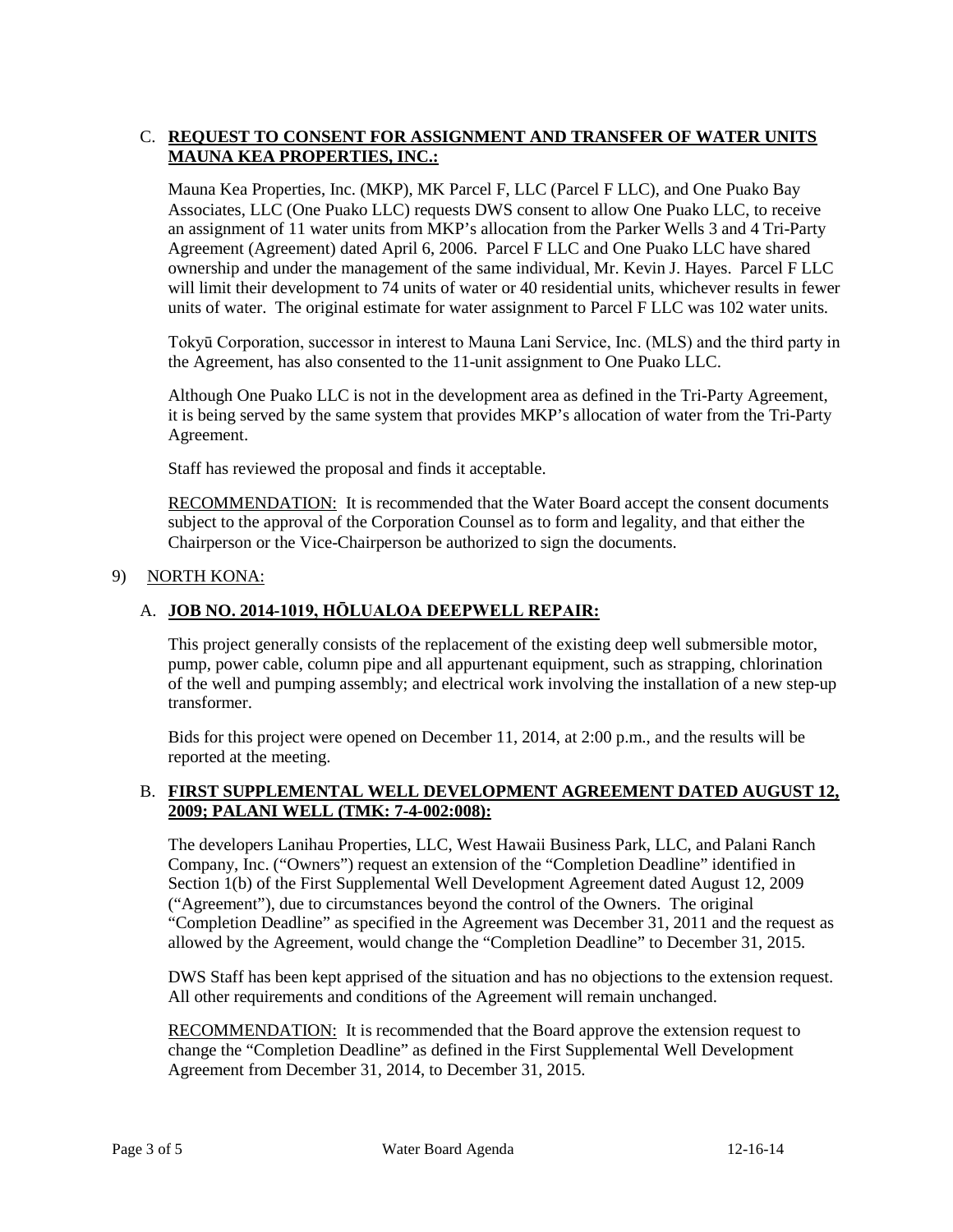### 10) MISCELLANEOUS:

### A. **DEDICATION OF WATER SYSTEMS:**

The Department has received the following document for action by the Water Board. The water system has been constructed in accordance with the Department's standards and is in acceptable condition for dedication.

### 1. **GRANT OF EASEMENT**

(For Access and Utility Purposes) Laupāhoehoe 0.5 MG Reservoir Grantors: Robert Mark Stanga and Janice Marie Stanga Tax Map Key: (3) 3-6-003: 003 (Portion)

RECOMMENDATION: It is recommended that the Water Board accept this document subject to the approval of the Corporation Counsel and that either the Chairman or the Vice-Chairman be authorized to sign the document.

### B. **DISCUSSION REGARDING DECEMBER 10, 2014, COMMISSION ON WATER RESOURCE MANAGEMENT (CWRM) MEETING ON NATIONAL PARKS SERVICE'S PETITION TO DESIGNATE KEAUHOU AQUIFER AS A GROUND WATER MANAGEMENT AREA:**

For discussion and possible action.

## C. **EXECUTIVE SESSION RE: DECEMBER 10, 2014, COMMISSION ON WATER RESOURCE MANAGEMENT (CWRM) MEETING ON NATIONAL PARKS SERVICE'S PETITION TO DESIGNATE KEAUHOU AQUIFER AS A GROUND WATER MANAGEMENT AREA:**

The Water Board anticipates convening an executive meeting, closed to the public, pursuant to Hawai'i Revised Statutes, Sections 92-4, 92-5(a)(2), to discuss its response to the Commission on Water Resource Management's decision on the National Park Service's petition to designate Keauhou Aquifer as a Ground Water Management Area, and for the purpose of consulting with the Water Board's attorney on questions and issues pertaining to the Water Board's powers, duties, privileges, immunities and liabilities.

#### D. **MONTHLY PROGRESS REPORT**:

Submission of Progress Report of Projects by the Department. Department personnel will be available to respond to questions by the Board regarding the status/progress of any project.

## E. **REVIEW OF MONTHLY FINANCIAL STATEMENTS:**

Submission of financial statements and information relating to the financial status of the Department. Department personnel will be available to respond to questions by the Board relating to the financial status of the Department.

## F. **BOARD MEMBERS' SERVICE:**

Section 13-4(d) of the County Charter allows a Board Member whose term has expired to serve an additional 90 days or until a successor is appointed and confirmed, whichever comes first.